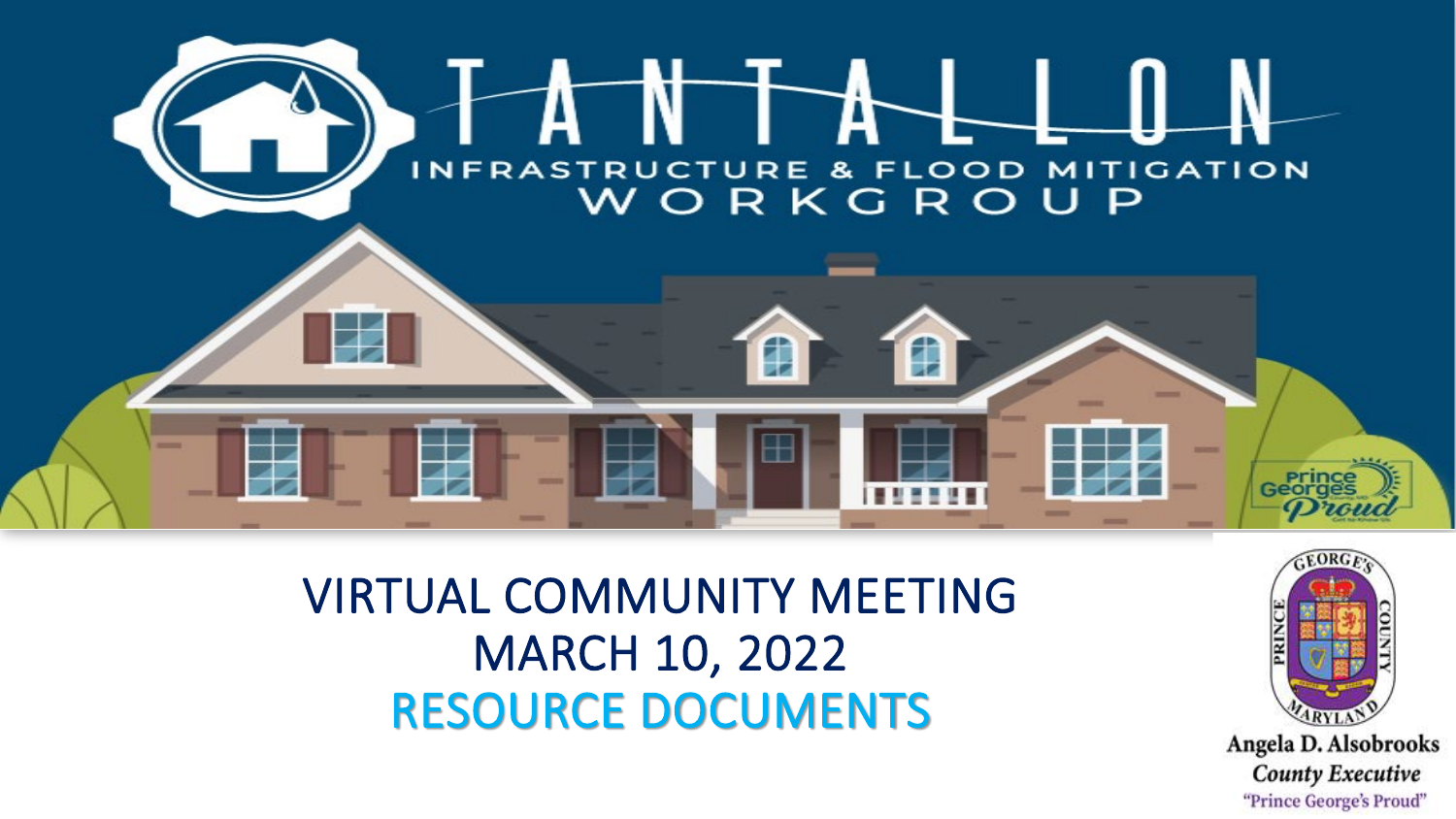#### TANTALLON COMMUNITY Report Drainage Issues

#### Need to report a Drainage Issue?

- Prince George's County 311
	- Dial 3-1-1 or call (301)-883-4748
	- ◆ Submit a 311-request online at [http://countyclick.princegeorgescountymd.gov](http://countyclick.princegeorgescountymd.gov/)
- ◆ Your concern will be forwarded to appropriate department Prince George's County
	- Department of Permitting Inspection & Enforcement (DPIE) (301)- 636-2000
	- Department of the Environment (301)-883-3820 *Private residential drainage issues*
	- Department of Public Works and Transportation (301)-833-5600 - *Drainage issues within Public ROW*



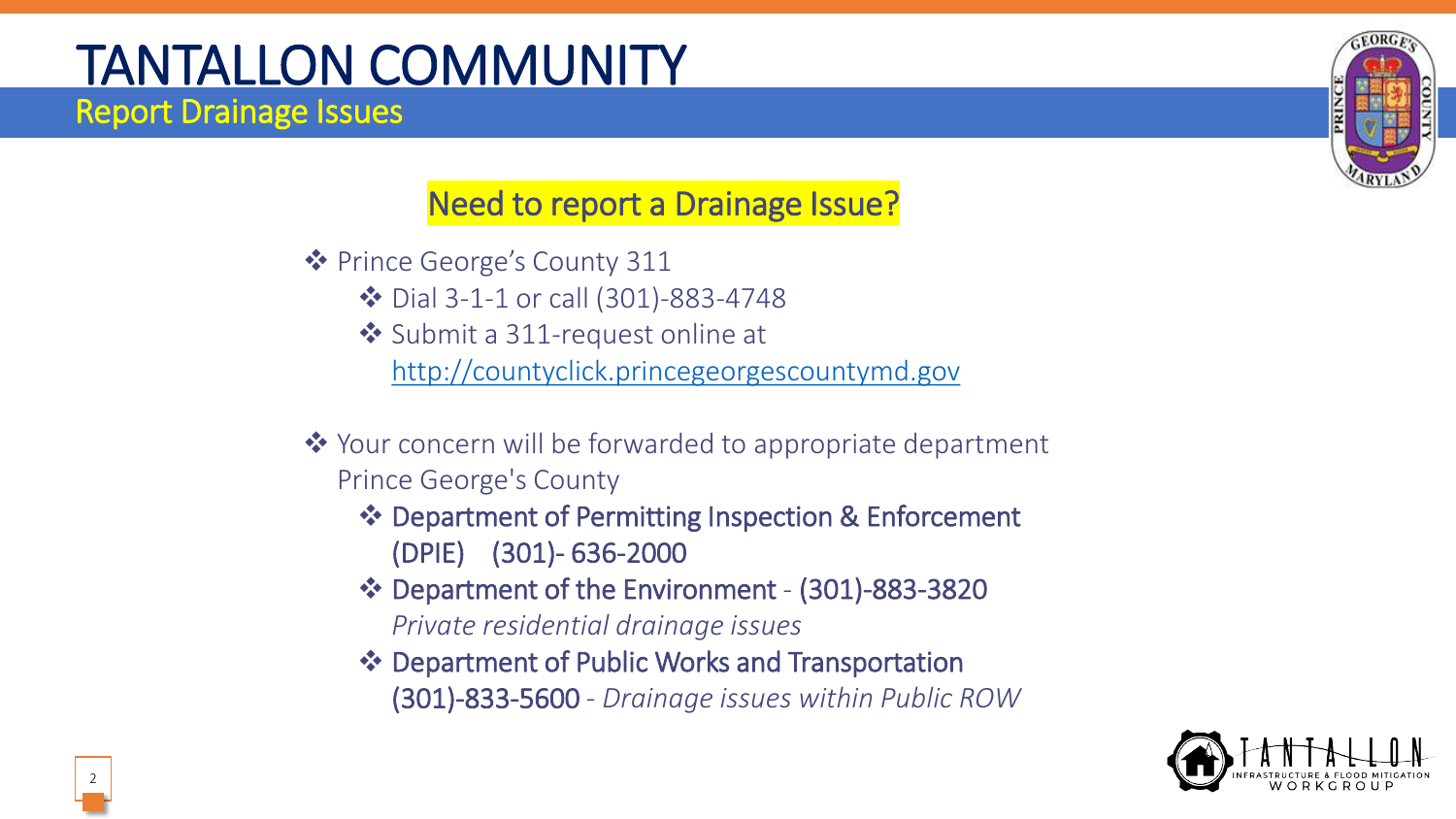#### TANTALLON COMMUNITY Drainage Easements and Abutters Ordinance

#### Abutters Ordinance

#### *County Code Sec. 23-151*

It shall be the duty of the owner or lessor of any real property, improved or unimproved, unless such duty has been delegated to a lessee in actual possession, as the case may be, to prevent the deposit of dirt, sediment, debris, gravel, oil, litter, or any other matter, including portable storage containers in a road right-of-way, or in any drain or ditch designed to carry surface water from a road right-of-way, whether improved or not. For the purpose of this Section, the deposit of oil shall include the drainage or leakage of oil, transmission fluid, antifreeze, and similar substances from a vehicle or machine in addition to the discharge or dumping of such substances by any other means. The prevention of the deposit of silt in the road right-of-way shall not apply where a temporary approved sediment trapping device has been constructed in the right-of-way as part of an ongoing development construction project. It shall also be the responsibility of said person to prevent the formation of algae on sidewalks located within the right-of-way.

[https://www.princegeorgescountymd.gov/DocumentCenter/View/4304/Abutters-Ordinance-Regarding-Snow-](https://www.princegeorgescountymd.gov/DocumentCenter/View/4304/Abutters-Ordinance-Regarding-Snow-Removal-PDF?bidId=)Removal-PDF?bidId=

#### Duty to prevent deposit of sediment or other materials in road right-of-way.

[https://library.municode.com/md/prince\\_george%27s\\_county/codes/code\\_of\\_ordinances?nodeId=PTIITI17PULO](https://library.municode.com/md/prince_george%27s_county/codes/code_of_ordinances?nodeId=PTIITI17PULOLAPRGECOMA_SUBTITLE_23ROSI_DIV4RERESNICWELIDESIDERO_S23-151DUPRDESEOTMARORI-W) LAPRGECOMA\_SUBTITLE\_23ROSI\_DIV4RERESNICWELIDESIDERO\_S23-151DUPRDESEOTMARORI-W





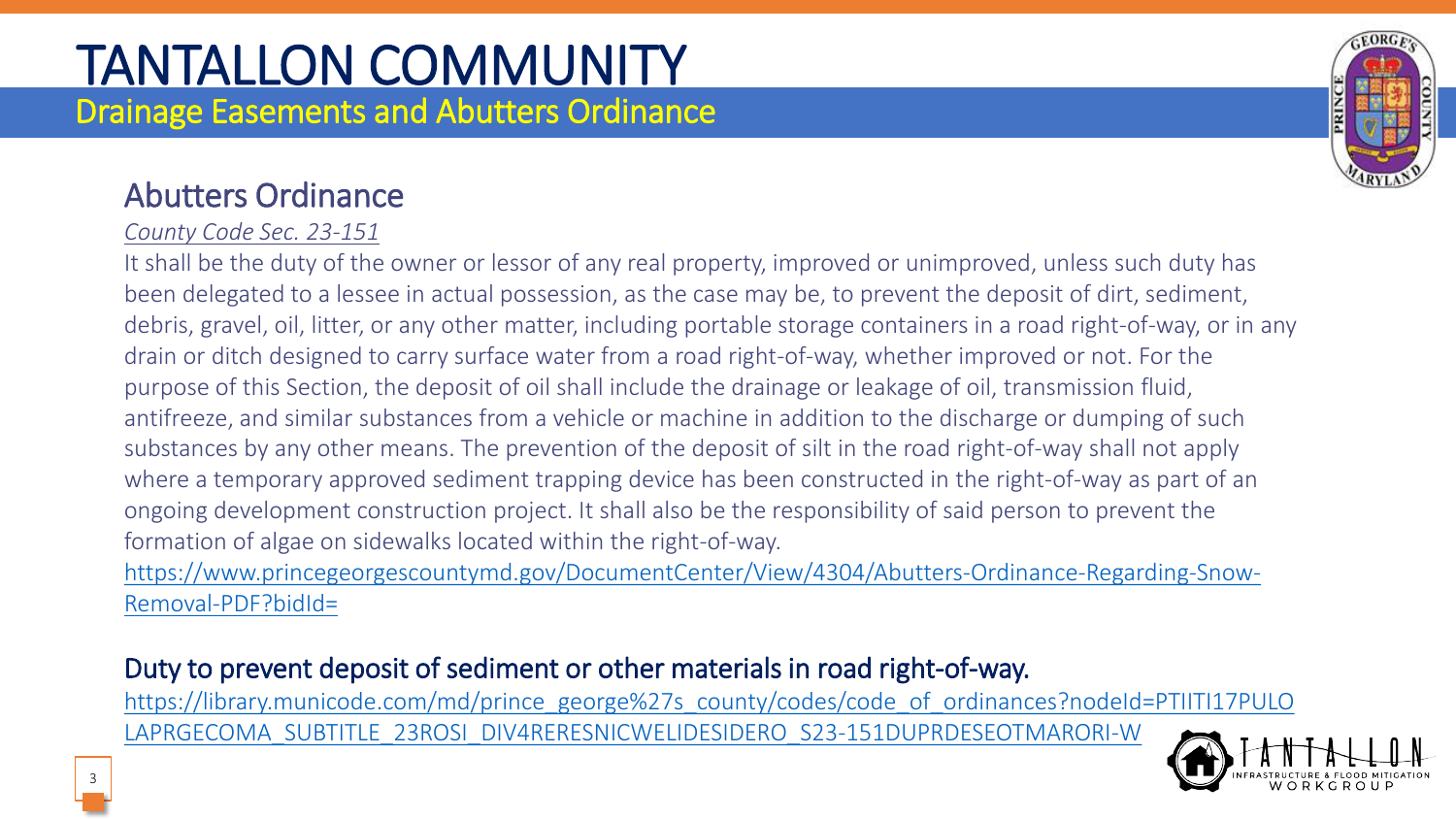

 $\triangle$  Abutters Ordinance - Homeowner is responsible for cleaning small debris, leaves and small trash.

*"It shall be the duty of the owner or lessor of any real property, improved or unimproved, unless such duty has been delegated to a lessee in actual possession, as the case may be, to prevent the deposit of dirt, sediment, debris, gravel, oil, litter, or any other matter"*

County is responsible for functional maintenance.

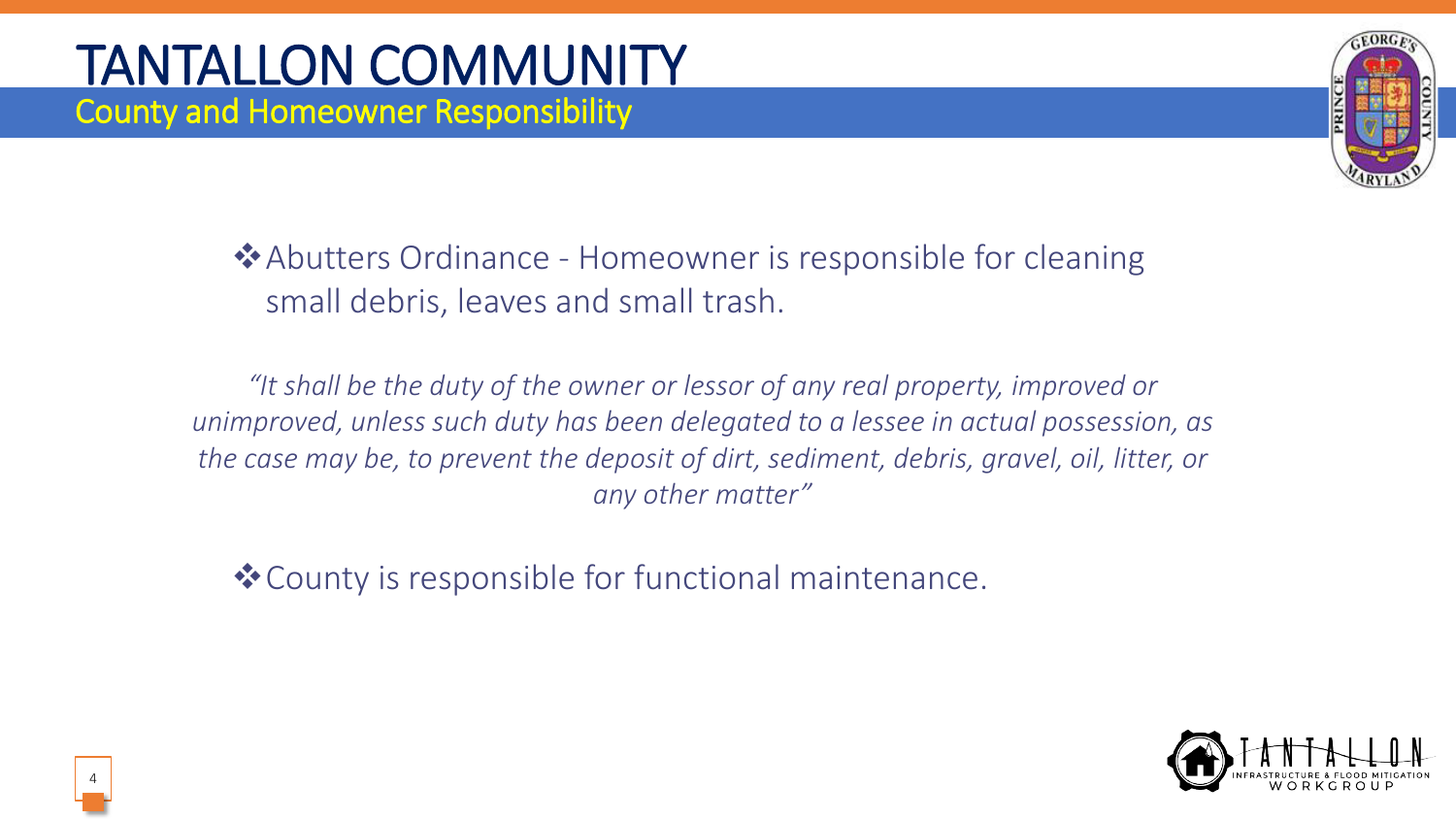#### **Example 15 Presidential Drainage: A Homeowner's Guide to Drainage Problems and Solutions**

 [https://www.princegeorgescountymd.gov/DocumentCenter/View/31165/Homeowners-Guide](https://www.princegeorgescountymd.gov/DocumentCenter/View/31165/Homeowners-Guide-to-Drainage-Problems-and-Solutions)to-Drainage-Problems-and-Solutions

#### **❖ Rain Gardens**

<https://www.princegeorgescountymd.gov/DocumentCenter/View/96/Rain-Gardens-PDF>

#### $\triangle$  **PG County Rain Check Rebate Program**

<https://cbtrust.org/grants/prince-georges-county-rain-check-rebate/>

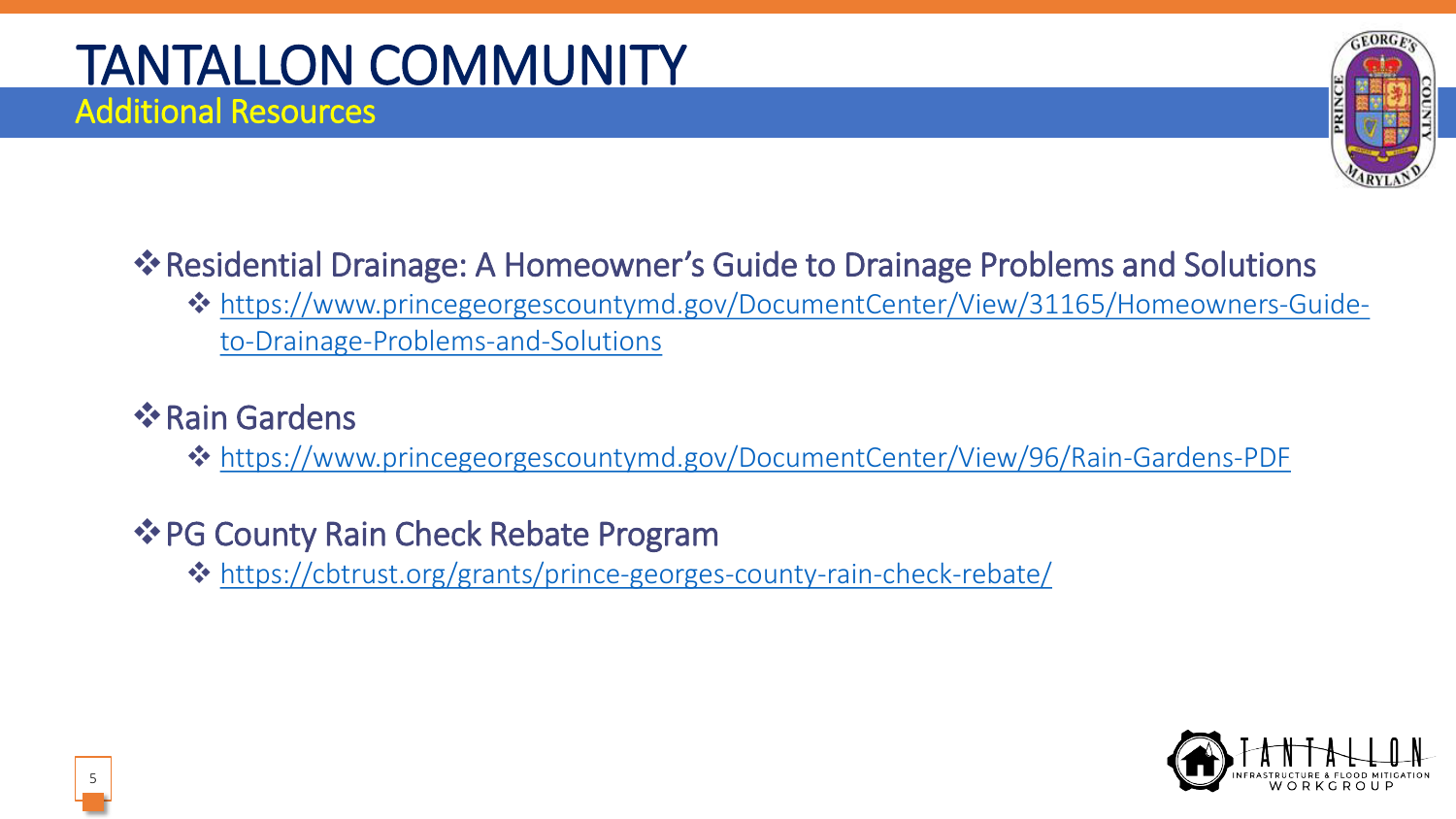



**PGC** 

Download the PGC31 APP to your iPhone or Android today.

### Prince George's County 311

Dial 3-1-1 or call (301)-883-4748

Submit a 311-request online at:

[http://countyclick.princegeorgescountymd.gov](http://countyclick.princegeorgescountymd.gov/)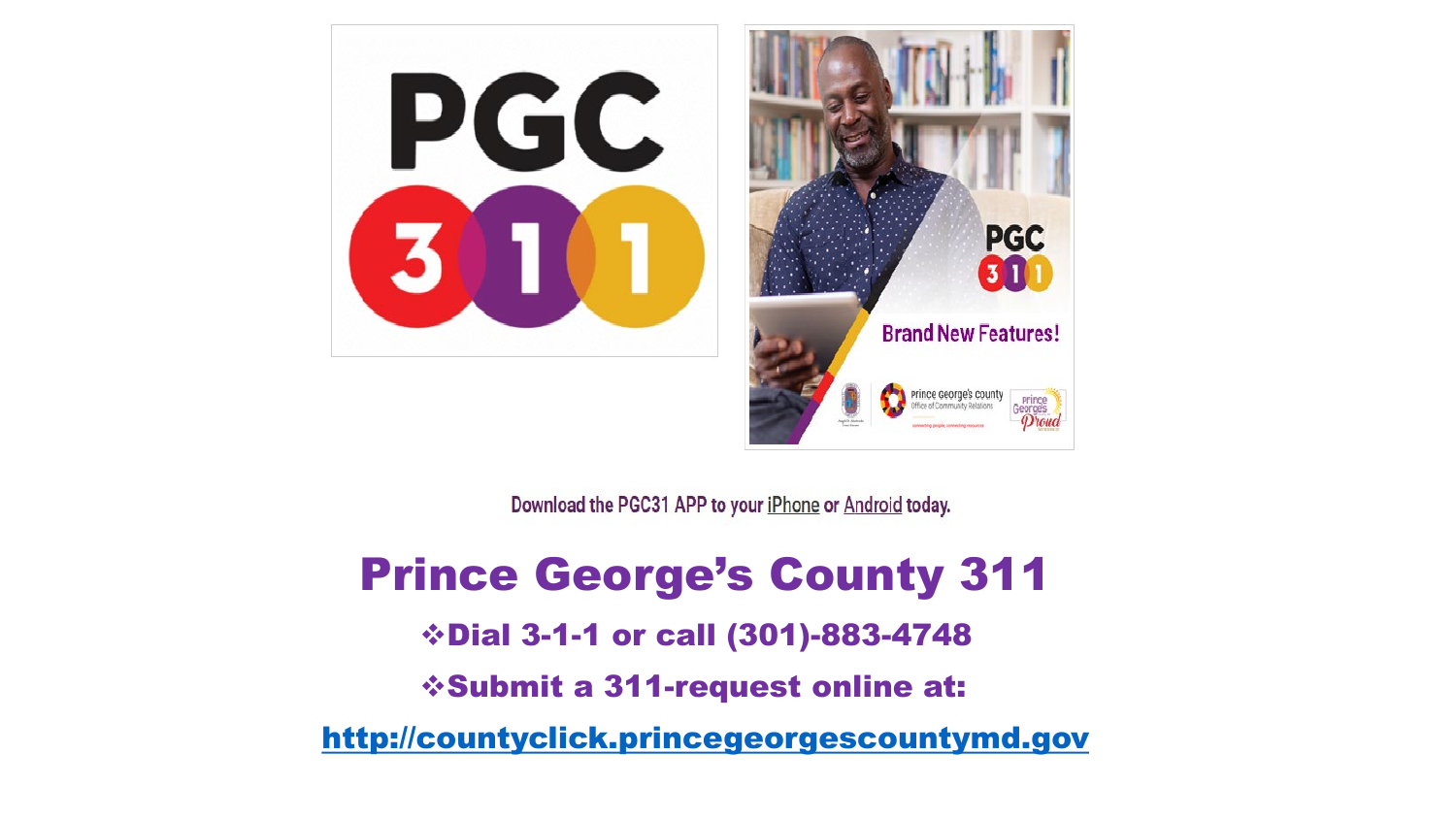## Service Line Assistance



If your service line breaks, the **property owner is responsible** for making repairs.



If you need emergency funds, check out PipeER.

Program can help with up to \$5,000 loan for repairs.

<http://wsscwater.com/pipeer>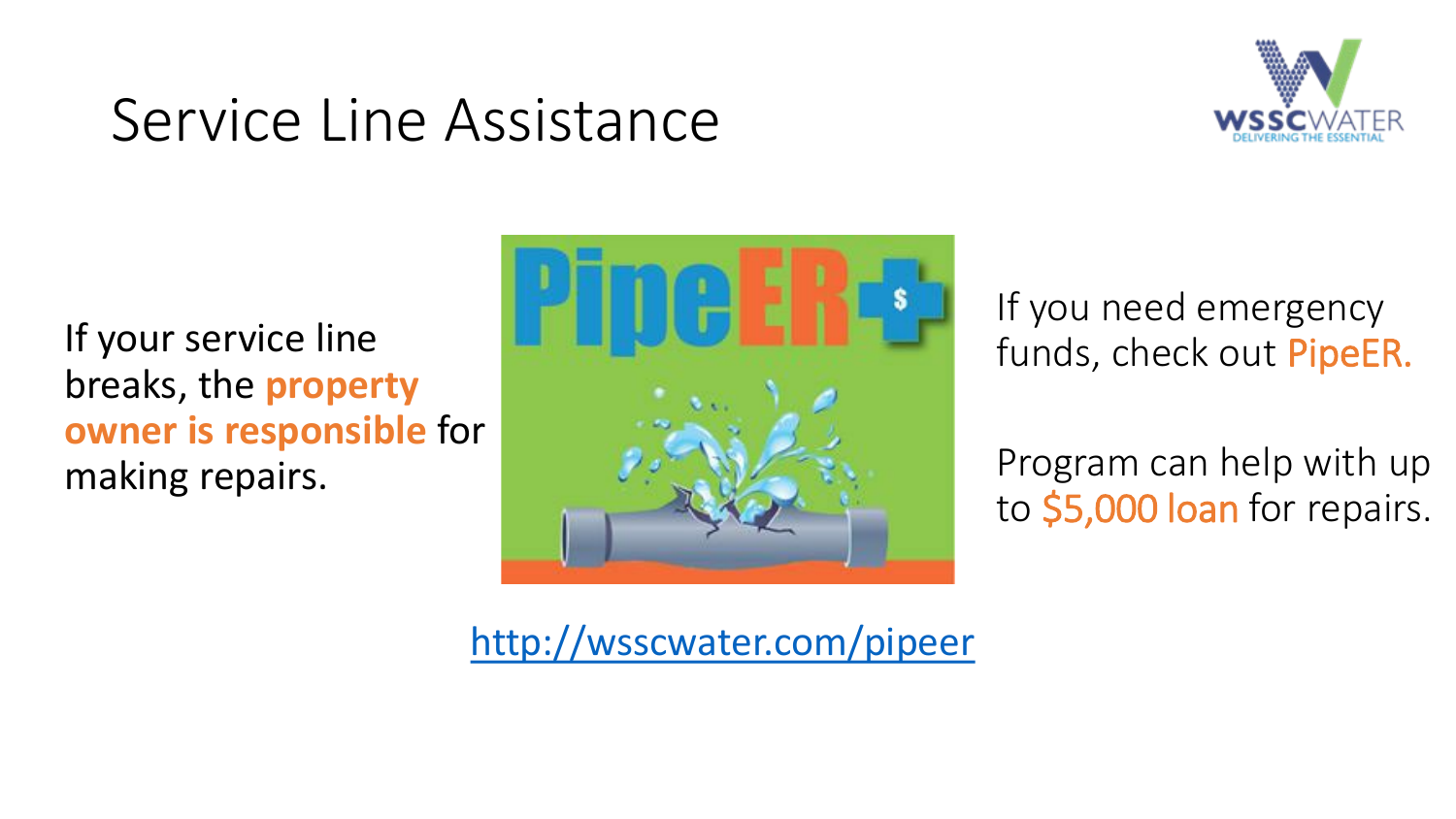# **Report A Problem**



@wsscwater.com

## **Our Emergency Services Center is here 24 / 7 / 365**

**Mobile App**